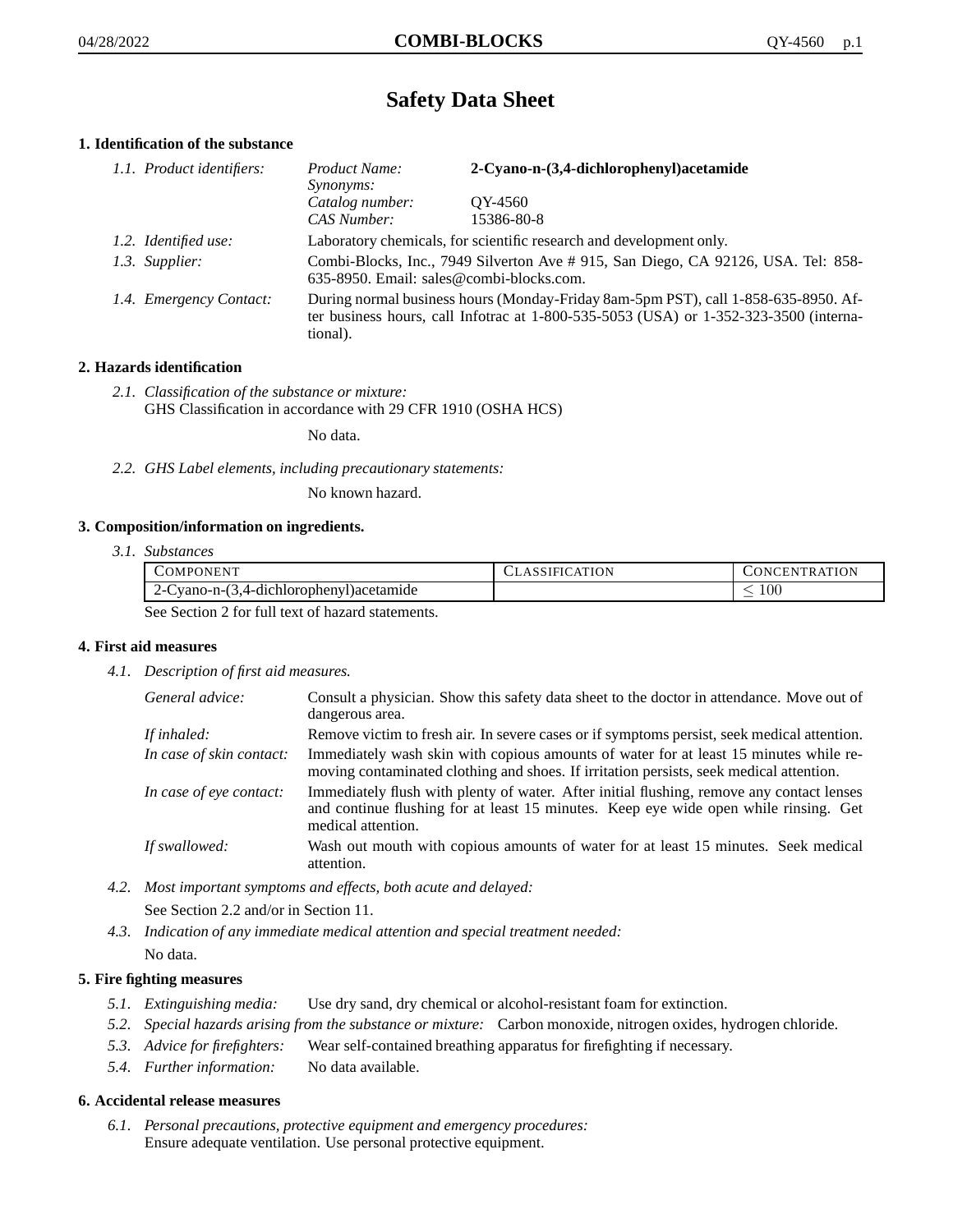- *6.2. Environmental precautions:* Should not be released into the environment. See Section 12 for additional ecological information.
- *6.3. Methods and materials for containment and cleaning up:* Sweep up or vacuum up spillage and collect in suitable container for disposal.
- *6.4. Reference to other sections:* Refer to protective measures listed in Sections 8 and 13.

# **7. Handling and storage**

- *7.1. Precautions for safe handling:* Avoid contact with skin and eyes. Avoid inhalation of vapour or mist. Keep away from sources of ignition - No smoking. Take measures to prevent the build up of electrostatic charge. For precautions see section 2.2.
- *7.2. Conditions for safe storage, including any incompatibilities:* Keep container tightly closed in a dry and well-ventilated place. Containers which are opened must be carefully resealed and kept upright to prevent leakage.
- *7.3. Specific end use(s):* Laboratory chemicals, for scientific research and development only.

## **8. Exposure Controls / Personal protection**

- *8.1. Control parameters:*
- *Components with workplace control parameters:* Contains no substances with occupational exposure limit values. *8.2. Exposure controls:*

*Appropriate engineering controls:* Ensure that eyewash stations and safety showers are close to the workstation location. Ensure adequate ventilation, especially in confined areas.

*Personal protective equipment:*

| Eye/face protection:    | Wear appropriate protective eyeglasses or chemical safety goggles as described by OSHA's<br>eye and face protection regulations in 29 CFR 1910.133 or European Standard EN166.                                                                                                                                         |
|-------------------------|------------------------------------------------------------------------------------------------------------------------------------------------------------------------------------------------------------------------------------------------------------------------------------------------------------------------|
| Skin protection:        | Handle with gloves. Gloves must be inspected prior to use. Use proper glove removal<br>technique (without touching glove's outer surface) to avoid skin contact with this product.<br>Dispose of contaminated gloves after use in accordance with applicable laws and good<br>laboratory practices. Wash and dry hands |
| <b>Body Protection:</b> | Complete suit protecting against chemicals, Flame retardant antistatic protective clothing.,<br>The type of protective equipment must be selected according to the concentration and<br>amount of the dangerous substance at the specific workplace.                                                                   |
| Respiratory protection: |                                                                                                                                                                                                                                                                                                                        |

Control of environmental exposure: Prevent further leakage or spillage if safe to do so. Do not let product enter drains.

## **9. Physical and chemical properties**

*9.1. Information on basic physical and chemical properties*

| (a)                        | Appearance:                                   | No data  |
|----------------------------|-----------------------------------------------|----------|
| (b)                        | Odour:                                        | No data  |
| (c)                        | Odour Threshold:                              | No data  |
| (d)                        | pH:                                           | No data  |
| (e)                        | Melting point/freezing point:                 | No date. |
| (f)                        | Initial boiling point and boiling range:      | No data  |
| (g)                        | Flash point:                                  | No data  |
| (h)                        | Evaporatoin rate:                             | No data  |
| (i)                        | Flammability (solid, gas):                    | No data  |
| (j)                        | Upper/lower flammability or explosive limits: | No data  |
| (k)                        | Vapour pressure:                              | No data  |
| $\left( \mathrm{l}\right)$ | Vapour density:                               | No data  |
| (m)                        | Relative density:                             | No data  |
| (n)                        | Water solubility:                             | No data  |
| $\circ$                    | Partition coefficient: n-octanol/water:       | No data  |
| (p)                        | Auto-ignition:                                | No data  |
| (q)                        | Decomposition temperature:                    | No data  |
| (r)                        | Viscosity:                                    | No data  |
| (s)                        | Explosive properties:                         | No data  |
| (t)                        | Oxidizing properties:                         | No data  |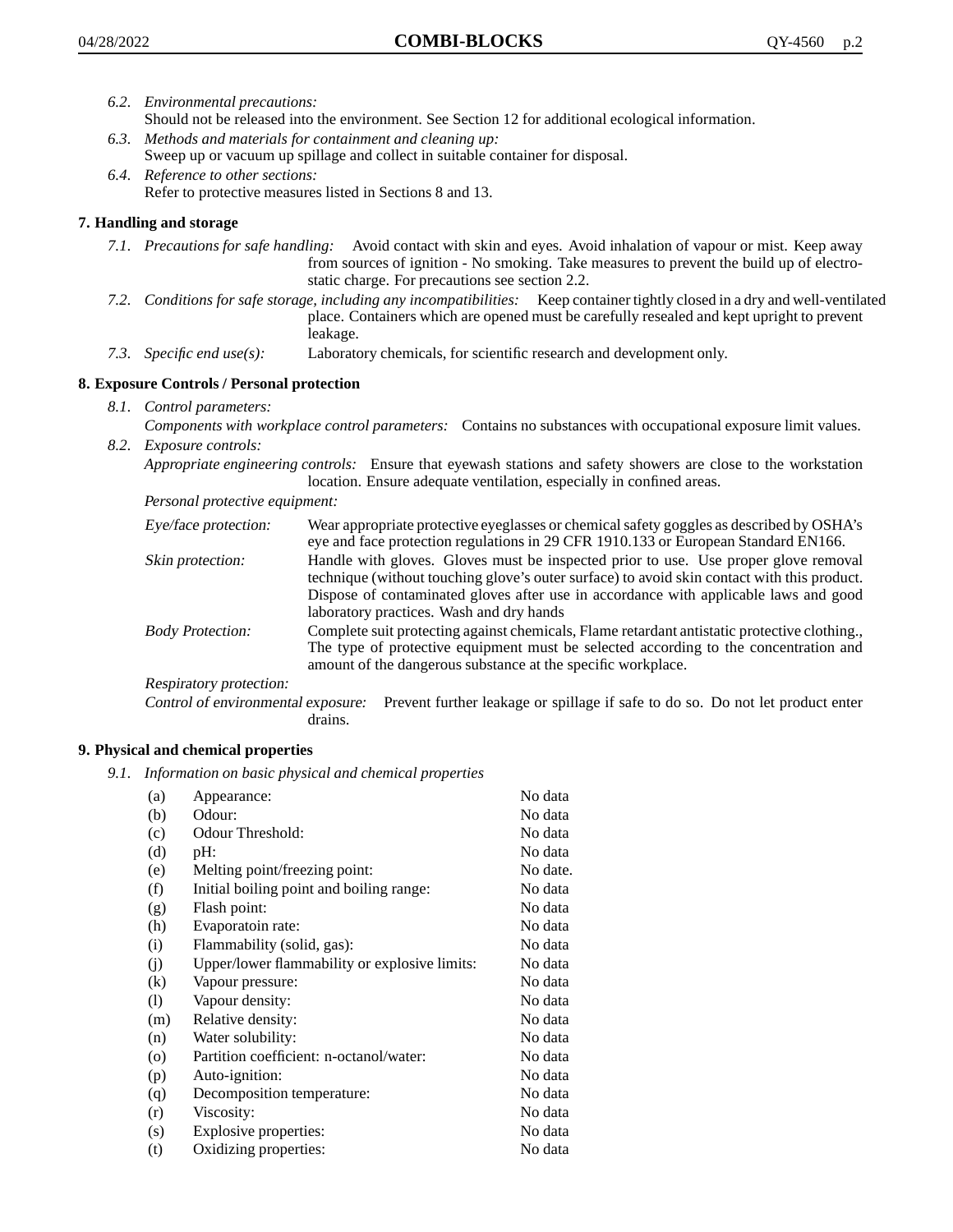*9.2. Other safety information:*

| Formula          | $C_9H_6Cl_2N_2O$ |
|------------------|------------------|
| Molecular weight | 229.1            |
| CAS Number       | 15386-80-8       |

## **10. Stability and reactivity**

- *10.1. Reactivity* No data
- *10.2. Chemical stability* Stable under recommended storage conditions.
- *10.3. Possibility of hazardous reactions* No data
- *10.4. Conditions to avoid*
- *10.5. Incompatible material* No data.
- *10.6. Hazardous decomposition products:*

Hazardous decomposition products formed under fire conditions: Carbon monoxide, nitrogen oxides, hydrogen chlo-

|                               | ride.          |
|-------------------------------|----------------|
| Other decomposition products: | No data        |
| In the event of fire:         | See Section 5. |

#### **11. Toxicological information**

*11.1 Information on toxicological effects*

| Acute toxicity:                                            | ٠                                                                                                                                               |
|------------------------------------------------------------|-------------------------------------------------------------------------------------------------------------------------------------------------|
| Skin irritation/corrosion:                                 | No data available.                                                                                                                              |
| Eye damage/irritation:                                     | No data available.                                                                                                                              |
| Respiratory or skin sensitization:                         | No data available.                                                                                                                              |
| Germ cell mutagenicity:                                    | No data available.                                                                                                                              |
| Carcinogenicity:                                           | No data available.                                                                                                                              |
| Reproductive toxicity:                                     | No data available.                                                                                                                              |
| Specific target organ system toxicity - single exposure:   | No data available.                                                                                                                              |
| Specific target organ system toxicity - repeated exposure: | No data available.                                                                                                                              |
| Aspiration hazard:                                         | No data available.                                                                                                                              |
| Additional information:                                    | To the best of our knowledge, the chemical, physical and toxicological proper-<br>ties of this substance have not been thoroughly investigated. |

## **12. Ecological information**

| 12.1. Toxicity                                              | No data available. |
|-------------------------------------------------------------|--------------------|
| 12.2. Persistence and degradability                         | No data available. |
| 12.3. Bioaccumulative potential                             | No data available  |
| 12.4. Mobility in soil                                      | No data available  |
| 12.5. Results of PBT and vPvB assessment No data available. |                    |
| 12.6. Other adverse effects                                 | No data available. |

## **13. Disposal Considerations**

*13.1. Waste treatment methods*

Product Arrange disposal as special waste, by licensed disposal company, in consultation with local waste disposal authority, in accordance with national and regional regulations. Contaminated packaging Dispose of as unused product.

#### **14. Transportation information**

*DOT (US), IMDG and IATA:*

No known hazard for air and ground transportation.

## **15. Regulatory information**

No chemicals in this material are subject to the reporting requirements of SARA Title III, Section 302, or have known CAS numbers that exceed the threshold reporting levels established by SARA Title III, Section 313.